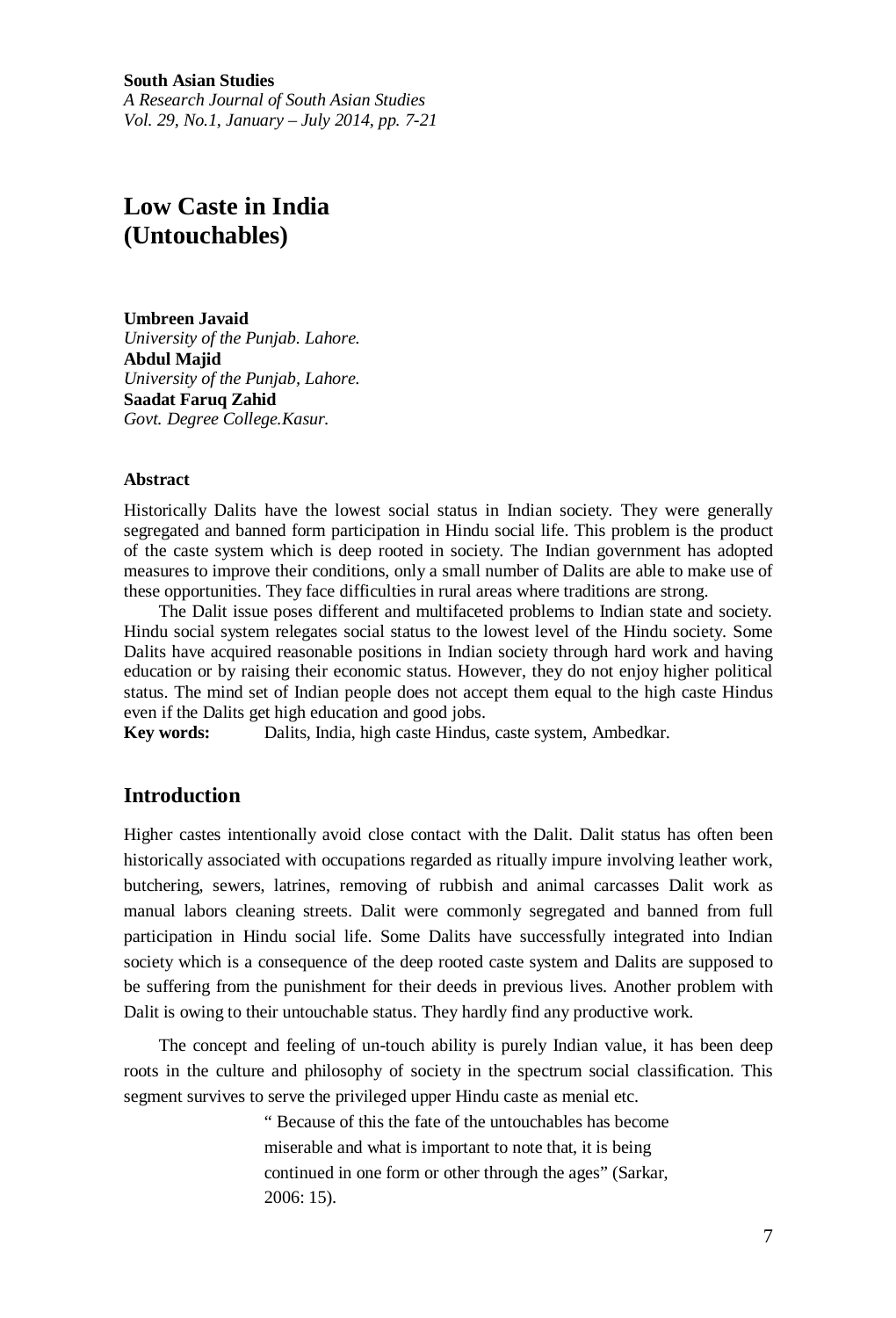These groups of people in the unprivileged class were identified as scheduled castes in 1935, under the government of India Act, prior to which they were termed as depressed classes. The term Dalit in understanding the scheduled castes shrouded in un-touch ability has been used in later years through the very terminology was in use as back as 1930. At that time a Marathi newspaper was published from Pune and it was entitled Dalit Bandhu or the friends of Dalits.

Ambedkar's categorical use of the term "broken men" for the community identified as untouchables deserves mention in this regard through the theory of emergence of this depressed group of humanity has not received all sided support. Srinivas noted that caste system cannot be excluded from Indian society because it has become an institution. It is strong, powerful and well knitted in Hindu lining. As Hardtmann, 2009, noted that state policy does not favours the scheduled castes. It looks evidently that even after expiry of sixty years of independence provision of opportunities to Dalit has not been made significantly.The roots of caste system lie deep in social norms and values of Indian society. Introduction of change in one segment of the caste system means change in social structure of society, the structure that has a history of its own as Ambedkar has rightly observed.

In India, the term Dalit is used for the untouchable, they are exploited to outrages due to the social stratification of Indian society. Actually Dalits are easy target of other casts even in this independent nation where the written constitution guarantees equal rights and privileges to all citizens. From centuries they have been maltreated religiously, socially, culturally and most of all economically. "The term Dalit drives from the Sanskrit, dal, to crack, to open, and to split. Dalit is also a Marathi world for those who have been broken, ground down by those above then in a deliberate and active way" (Chandra, 2004: 1).

The government of India in 1999, accepted Dalit as dejected classes through an act stimulated by British officials. The census of 1931 of India, presented a new title, the exterior castes, by J. H. Hutton, an anthropologist and writer of Indian castes.

Still Dalits encounter the thin tragedy of social exclusion and violence even in the era of  $21<sup>st</sup>$  century. Even the most literate educated emit the venom of 'untouchability' and associated prejudice. Caste system has proved as unshakeable, untouchable and more oppressive. No wonder, attempts by Dalits disturb the traditional social hegemony in rural India are still met with large scale violence, destruction of property, sexual violence against women and the like (Sarkar, 2006: 45).

The allocation of resources by the state at the name of casts re-vegetated and powered the caste with new vigor and spirit. The upper castes were facilitated better than the low casts.

#### **Caste Hierarchy**

Hindu society recognizes a caste hierarchy of four classes or varnas:

- 1. Brahmins (Priests and scholars)
- 2. Kshathriyas (rulers and soldiers)
- 3. Vaishyas (merchants and farmers)
- 4. Sudras (servant class)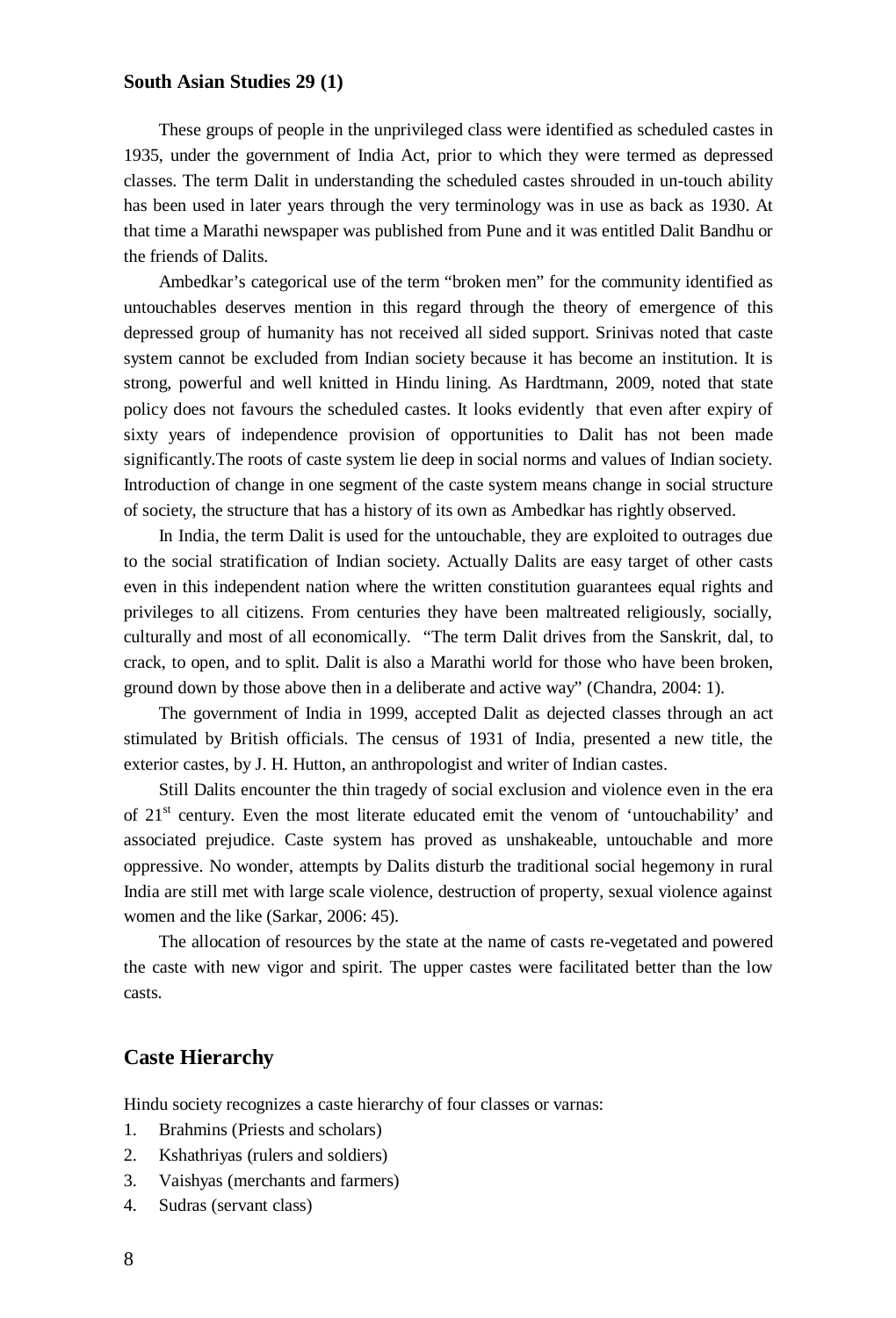Un-touch-ability conveys a sense of contamination and abuse. It also, implies convinced socio-religious incapacities. "It include customs, practices sanctioned by the rigid Indian caste system whereby persons belonging to the scheduled caste were debarred from entering Hindu Temples, public places, streets, public conveyances, eating place, educational institutions, etc." (Hardtmann, 2009)

Final Declaration of Global Conference against based discrimination:

"The participants of the Conference strongly condemn caste (occupation and descent based) discrimination and the practice of un-touch-ability, which is the source of immense human suffering and the cause of gross human rights violations and of dehumanizing and degrading treatment of 240 million people" (Kumar, 2012).

Discussed below are some important events involving Ambedkar aimed at uplift of Dalits.

At Mahad in 1927, a conference class's people were held to discuss action. It was led by Dr. Ambedkar, and the main topic of discussion was the refusal of caste-Hindus to allow untouchables to lake water from the communal wells even thought they had the legal right to do so since 1924. It was a peculiar type of religious discrimination: Hiindus allowed Christians and Muslims to draw water and it was only the presence of untouchable Hindus that offended their co-religionlists. Led by Dr. Ambedkar nearly 10,000 delegates marched to Chowder tank and ceremonially exercised their civil rights to use the water-probably the first untouchables to participate in this form of social activity for 1000 years (Sarkar, 2006: 341).

The protest caused great concern to many orthodox Hindus. Chowdar tank was ritually purified by priests using a mixture compounded of cowdung, urine and curds. The Mahad Municipality revoked its 1924 decision, and declared that the tank was no more open to Dalits (Hardtmann, 2009).

Untouchable, 15000 in numbers, tried to gain entry to the major temple and Nasik in order to worship Shree Rama, and sat down in front of the gates when permission was not given. An agreement between the communities let to riots when it was broken, and so the Satyagraha-direct action campaign continued into the next year, leading to complete closure of Temple. Gandhi objected to the use of Satyagraha (his own weapon) against fellowcountrymen but he supported the aims of the Temples.

Entry campaign and appealed all Temples to throw open their doors to untouchables. This powerful plea of Gandhi's proved to be a very damp squib as no temple was thrown open following his request.

Although the temple entry campaign did not produce sweeping reforms for untouchables, it had important effects in India and outside world (Sarkar, 2006: 342).

The word 'Dalits' has gained wide circulation after upheaval of caste-based politics and political parties in India. It's a very recent development. Literally the term 'Dalit' in Sanskrit means 'oppressed' or 'broken'. Apparently it was used in the 1930s as a Hindu and Marathi translation of 'Depressed classes' the term the British used for what are now called the scheduled castes.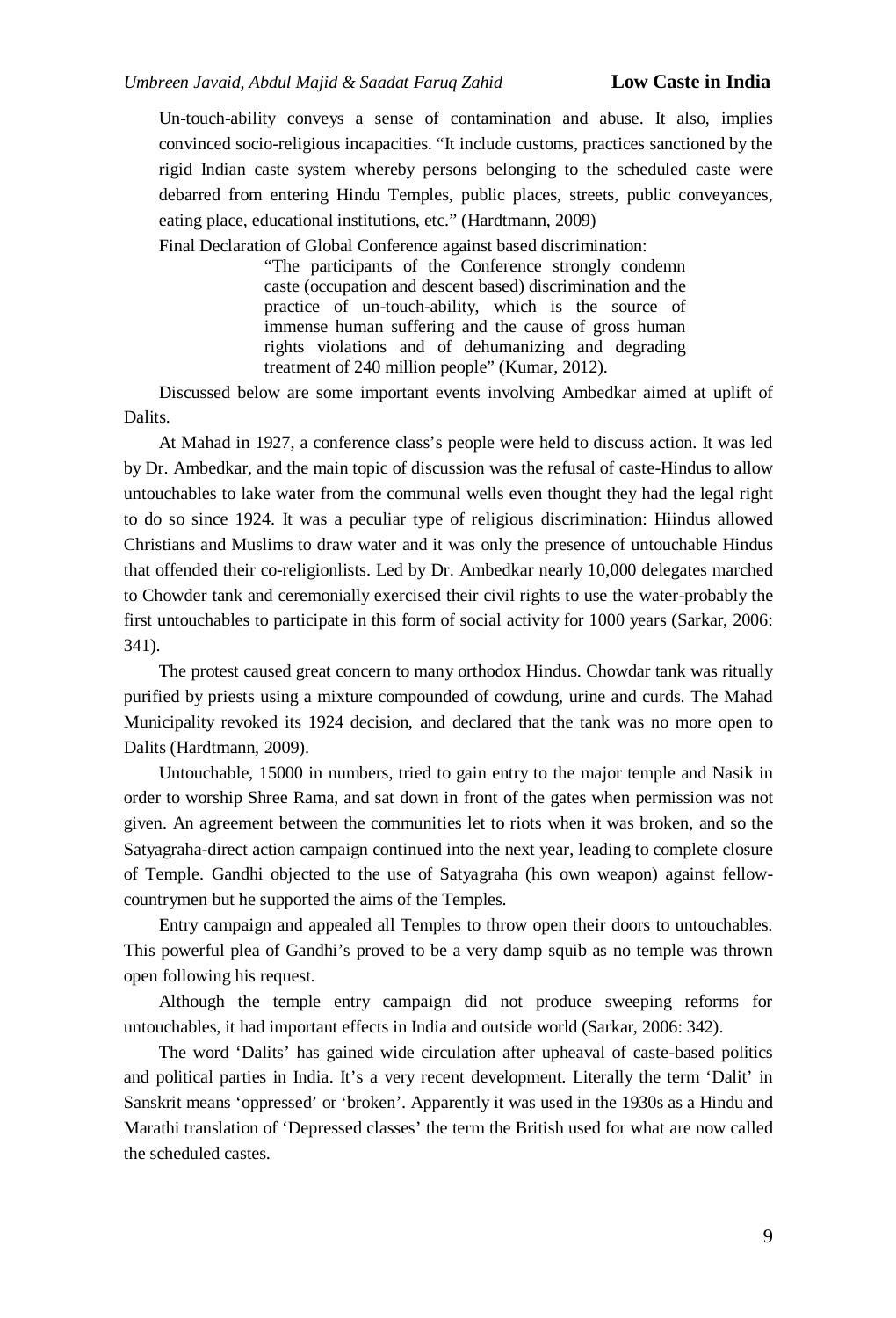Since the early 1970s the word has come into increasing wider usage normally used in the original, narrower, caste based sense. The word was also used by B. R. Ambedkar in his Marathi speeches (Dutta, 2005: 1).

In the untouchables, published in 1948,

"Ambedkar chose the term *broken men*, an English translation of Dalit, to refer to the original ancestors of the untouchables for reason them. The Dalit panthers revived the term and in their 1973 manifests expanded its referents to include the scheduled tribes, neo-Buddhists, the working people, the landless and poor peasants, women, and all those who are being exploited politically, economically and in the name of religion" (Omvedt, 1995: 72).

According to Ambedkar, Chaturvarnyar got degenerated into the caste-system. The caste-system influenced the Hindus lives in the past and continues doing so even today. Ambedkar strongly rejects the system. He analyses and explains features, characteristics evils and the all-round impact of the caste-system on Indian society, simultaneously taking into account the unjustice done to the Dalits (Paswan, 2002).

Ambedkar gives in detail the features of the caste-system in India as fellows:

Hierarchy: The four classes are hierarchically graded. Being based on birth, there is no spontaneity on duals part in the hierarchical gradations. Ladividuals, therefore, brands the caste-system as positively pernicious (Rawat, 2005: 323).

Reason for Disruptive Tendencies:

Ambedkar states that each caste is conscious of its existence.

"Its survival is the be-all and end-all of its existence." A caste has no feeling of affiliation to others castes under normal circumstance and endeavours to distinguish itself from others castes.

Excommunication: A caste has an unquestionable right to excommunicate any individual guilty of breaking the rules of caste.

Anti-Social Spirit: The worst feature of the caste system is the anti-social spirit, Ambedkar said. Castes enjoy singing the hymas of hate against one another which spoiling their mutual relations (Paswan, 2002).

Social Injustice: The Hindus according to Ambedkar deliberately try to prevent the lower castes, within the pale of Hinduism from rising to the cultural level of the higher castes. He holds an opinion opposite to one held by Professor M. N. Srinivas.

D. R. Bhandarkar from the letter's paper "Foreign elements in Hindu population" as fellow: "there is hardly a class or caste in India which has not a foreign strain in it. There is an admixture of alien blood not only among the warrior classes-The Rajputs and Marathas but also among Brahmins who are under the happy illusion that they are free from all foreign elements" (Paswan, 2002).

Ambedkar's second contention is that "the caste system cannot be stated to have grown as a means of maintaining purity of blood as castes come into being long after the different races of India had inter-mingled in blood and culture. To hold that distinctions of castes are really distinctions of race and to treat different castes as though they were so many different races is a gross distortion of fact" (Rawat, 2005: 328).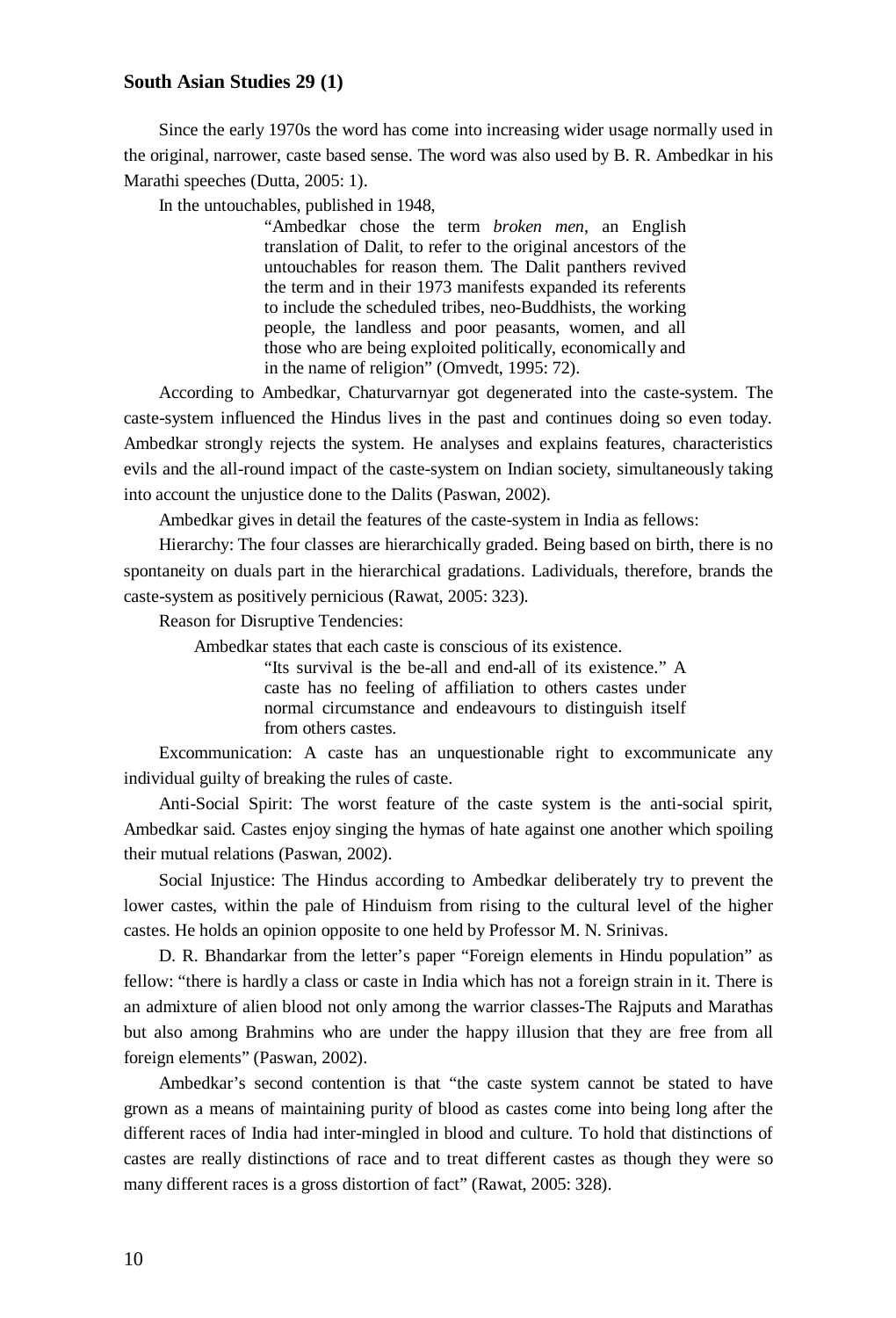Ambedkar's whole life was shaped and influenced by his personal experiences, bitter and degrading, those of other untouchables who he had come to observe and also those his forefathers had suffered in the past when untouchability as a social practice was initially being observed by the Hindu society and become institutionalized and embedded in the Hindu social system. He therefore wished to enquire into the origin, growth, spread and perpetuation of caste and untouchability, their utility or otherwise, if any, and also the justification in continuing them in this era. This urge might have led him to enquire into and write his books like who were the shudras and who they came to be the fourth verna in Indo-Aryan Society" the untouchables, who were they: castes in India, their origin, Genesis and Mechanism and Annihilation of caste. This leads us to discussion of Ambedkar's views upon Chaturvarya, origin of the Shudras, caste-system and untouchability (Paswan, 2002).

# **The Ideology**

Social organization of the Indo-Aryans was based on Chaturvarya is the generally accepted theory. Chaturvarnya meant the division of society into four classes – Brahmins, Kshatriyas, Vaishya, and Shudras, based on division of labour and heredity. In the Rig-Vedic period, descent or heredity was not a criterion of belonging to a particular Varna. Gradually the Varnas became distinguished, marked off and separated from one another leading to immobility between the four Varnas and created disabilities for the fourth Varna, the Shudras. Ambedkar opposed this system as being unscientific, inhibitive and degrading. He strongly criticized it (Rawat, 2005: 312).

The ethnic and religious pluralism (of India) is safeguarded by the constitution, in the words of S. D. Muni, no deliberate efforts were made to protect the culture and tradition of the ethnic groups. The emphasis has always been on the principle of equality or preventive discrimination, he states,

> "with administrative convenience the avowed guiding principle for designing the federation, not much weight was given to the need for reflecting India's culture design. No specific provisions for religious or cultural minorities were incorporated, except that they were given equal rights. The principle of preventive discrimination, applied in the case of scheduled castes and scheduled tribes, was designed more to undo their social and economic backwardness than to help preserve and promote their cultural distinctiveness" (Hashmi, 2010: 136).

Indian democratic development does not rely on constitutional guarantees only, in order to keep the states and provinces united under one flag, language re-organization was adapted to incorporated cultural identities into political and administrative units. However, it did not guarantee national cohesion. India, being an ethnic and religiously pluralist country, was not easy to be governed on the basis of linguistic reorganization, linguistic minorities continued to exist without being accommodated in large Hindi-speaking states (Shah, 2001).

Long before the social reformists and thinkers like Mahatma Ghandhi, B. R. Ambedkar, Shri Thakkar Bapa and some others there were Dhilanthropists and religious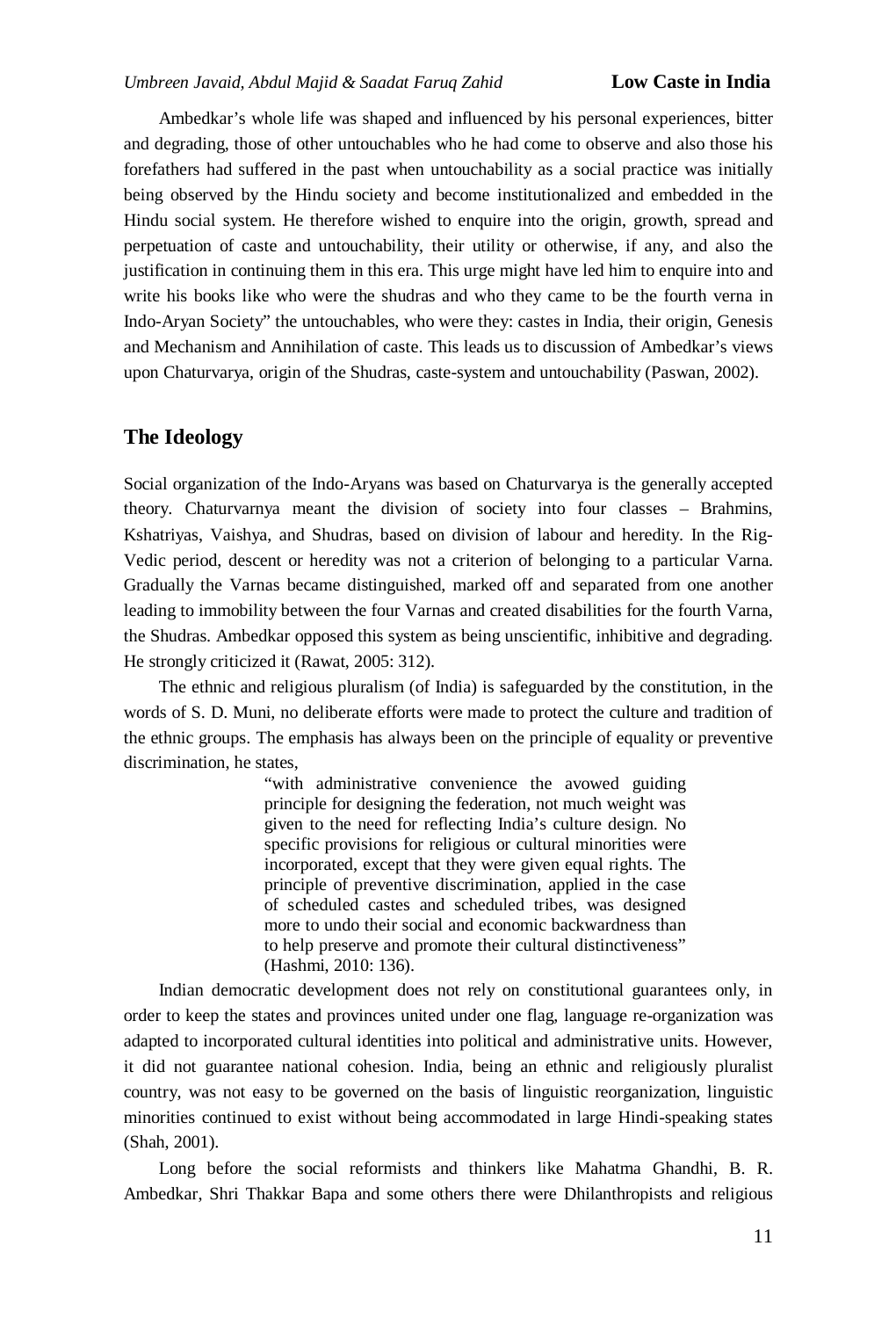reforms like Shri Chaitannya, Ramkrishna, Vivekananda, Dayanand, who rose against untouchability and preached the people to show love and respect by keeping the neglected humanity by their sides. Swami Vivekananda appealed before the people to call the untouchables as part and parcel to their body and mind by addressing them as their brothers. The great patriot and poet like Satyendra Nath Dutt of Bengal addressed, in one of his epoch – making poems. The scavenger's as friends. He wrote, "who tells you, my friend, untouchable and impure? Purity always is following your track residing in homes becomes possible because of your presence. The caste system itself can be based on the psychological process of projection, in which every caste projections the badness and evil within their community on members of the lower castes" (Sarkar, 2006: 2).

# **Social Sphere**

Caste has been viewed as defining order of India. Dalit in contemporary India bear the anguished burden of a long unbroken legacy of the deepest social degradation. They usually full at the bottom of almost any parameter relating to economic well being or quality of life. Starting from 'achhut' (untouchable) to 'Harijan' they have fallen into category of scheduled castes after independence. But after the 70's the term "Dalit" has become increasingly popular, with its connotation of active anger, assertion and pride. The word "Dalit" literally means poor and oppressed persons. It not only includes scheduled caste but also include tribal, woman, bonded labour, minorities and so on. As mentioned earlier, for the purpose of this paper, we will confine our usage to the popular interpretation of term is scheduled caste. Regarding the position of 'Dalit' in social structure, they were placed right at the bottom, below the ritually sanctioned "line of pollution" regarding their location in the global geography they are placed under the category of developing nations (Sarkar, 2006: 35-36).

Khade and 30 other businesspersons including a woman, are now part of a league of:-

"Dalit crorpati(rich), comprising first generation entrepreneurs who run successful business and give jobs to others. And they haven't used the ladder of quotas to get the top, preferring instead to strike out on their own, cooking a nook at the cynics who disapprovingly chuck at the very mention of an inclusive society based on positive discrimination. Propelled by sheer grittiness and tremendous self-belief, they have arrived at junction for removed from their predecessor and have acquired a clot their forefathers wouldn't even have dreamt of. So much so, the Confederation of Indian Industry (CII) is trying to formalize an association with their body, the Dalit Indian Chamber of Commerce and Industry (DICC)" (Outlook, 2011: 34).

Anyhow they are by no means done yet. "Every time I look at fortune magazine's list of billionairs", say Milind Kamble, CMD of Fortune Construction Company, Pune, "I wonder when one of us will make it to the list". When he says "one of us", Kamble is referring to the country's most oppressed community, the Dalits, making it to the world's list of the richest. Incidentally, Kamble takes some measure of pride in one of his recent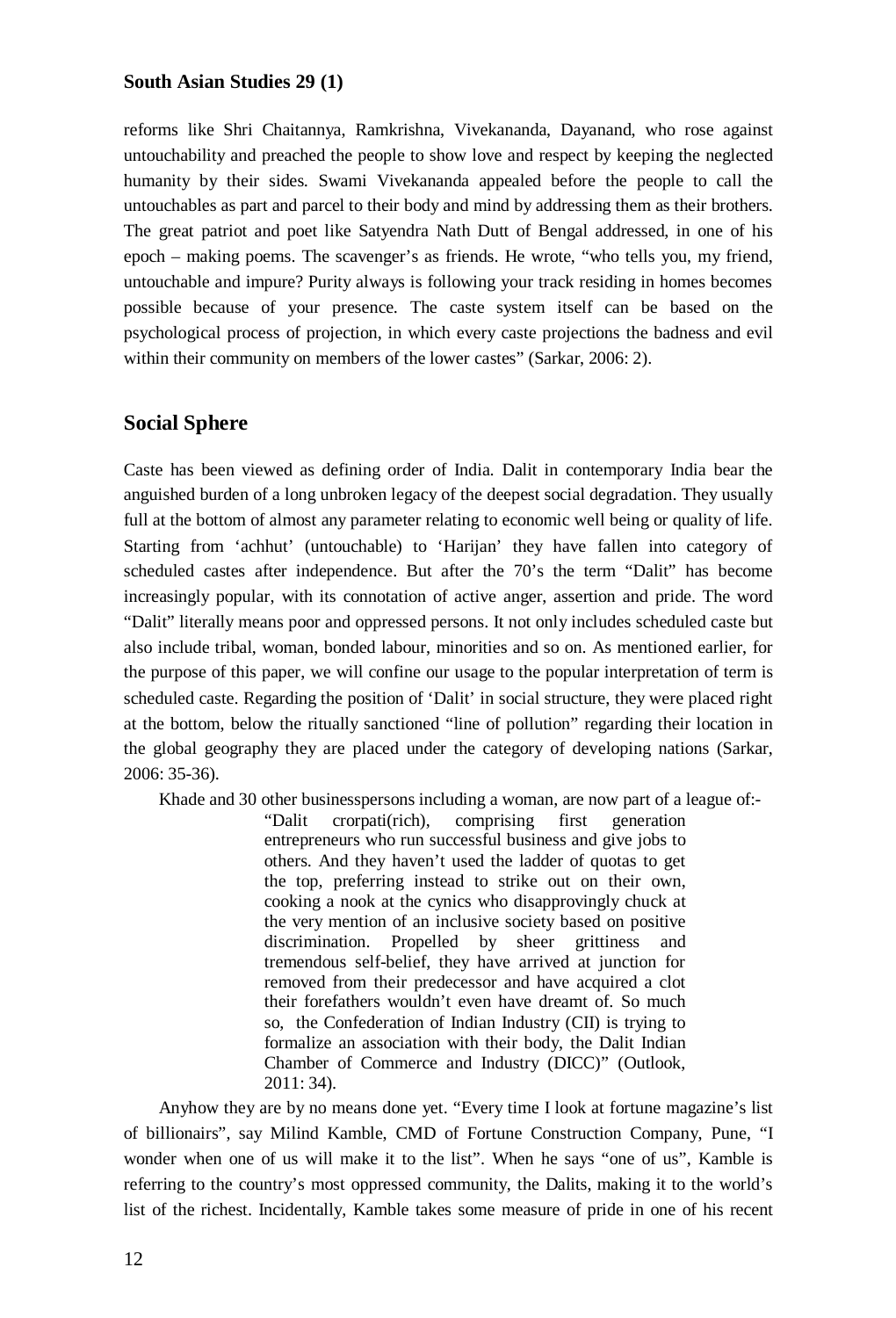projects laying the pipeline supplying water to Baramati, the pocket borough of union agriculture minister shared pawar: "Mein pawar ko pani pilata hoon (give him water, literally, but the phrase could also mean get the better of someone)" he says cheerfully (Outlook, 2011: 34).

Outlook's(2011:34) lists 30 Dalit crorepatis (sourced from the DICCI) is far from complete; members of this caste are likely to increase as the numbers are likely to increase no sooner did more entrepreneurs come forward. But what makes each of these success stories that much sweeter is the fact that it has come after years of fighting a system whose very structure is designed to keep Dalits out. Many of the enterprises are in areas not radically open to the community.

 Mr. Surinder S. Jodhka of the Indian Institute of Dalit Studies at Delhi's Jawaharlal Nehru University puts it,

> "it is a tough struggle in a market where businesses are run on networks and caste lines and being a Dalit often means no land and virtually no assets. The discrimination is not just on the line of untouchability, a whole structure of stereotypes is built around them - that they lack the required skills or can't speak good English – which take time to work around. The market, say many of these Dalit entrepreneurs, is not quite the leveler it is often made out to be. The poor and socially backward find credit facilities to start something big hard to come by Admits Kalpana Saroj, Chairperson of the Mumbai-based Kamani tubes, which she took over after clearing a debt of Rs 140 crore, Being a woman and a Dalit it was really tough to make the grade" (Michael, 2007).

Professor Anil Gapta of IIM Ahmedabad says: The state, has disengaged itself from where it should actively be helping. The state is busy in developing leadership institutes for upper classes. "Ironically, inclusion is an imitative being taken by some Dalits themselves" (Outlook, 2011: 42).Dr. B.R. Ambedkhar observed on  $18<sup>th</sup>$  March,1956 while speaching at RamLillah Ground, "the highly educated class (from Dalit-Shoshit Samaj) have betrayed me. I had expected that after acquiring education – higher education, they will serve that society. But I see here a crowd of clerks who – are engaged in feeding their own stomach."(Dutta, 2005: 203).

Harijan service has really developed into mere Harijan uplift. Practically no work is done among caste Hindus for the removal of un-touch-ability. What is the remedy for this?

> "An experience shows that propaganda among caste Hindus can only be successful carried out by influential persons whose words carries weight with the general public. Such persons are hard to find. But it is within the capacity of every Harijan workers are often satisfied with mere uplift work among Harijans which is not sufficient. Many workers, while they do not observe untouchability themselves, are unable even to convert their own families. How they can they influence the outside world? Moreover it is my confirmed opinion that every Harijan worker has to make a point to beg for even one piece for Harijan from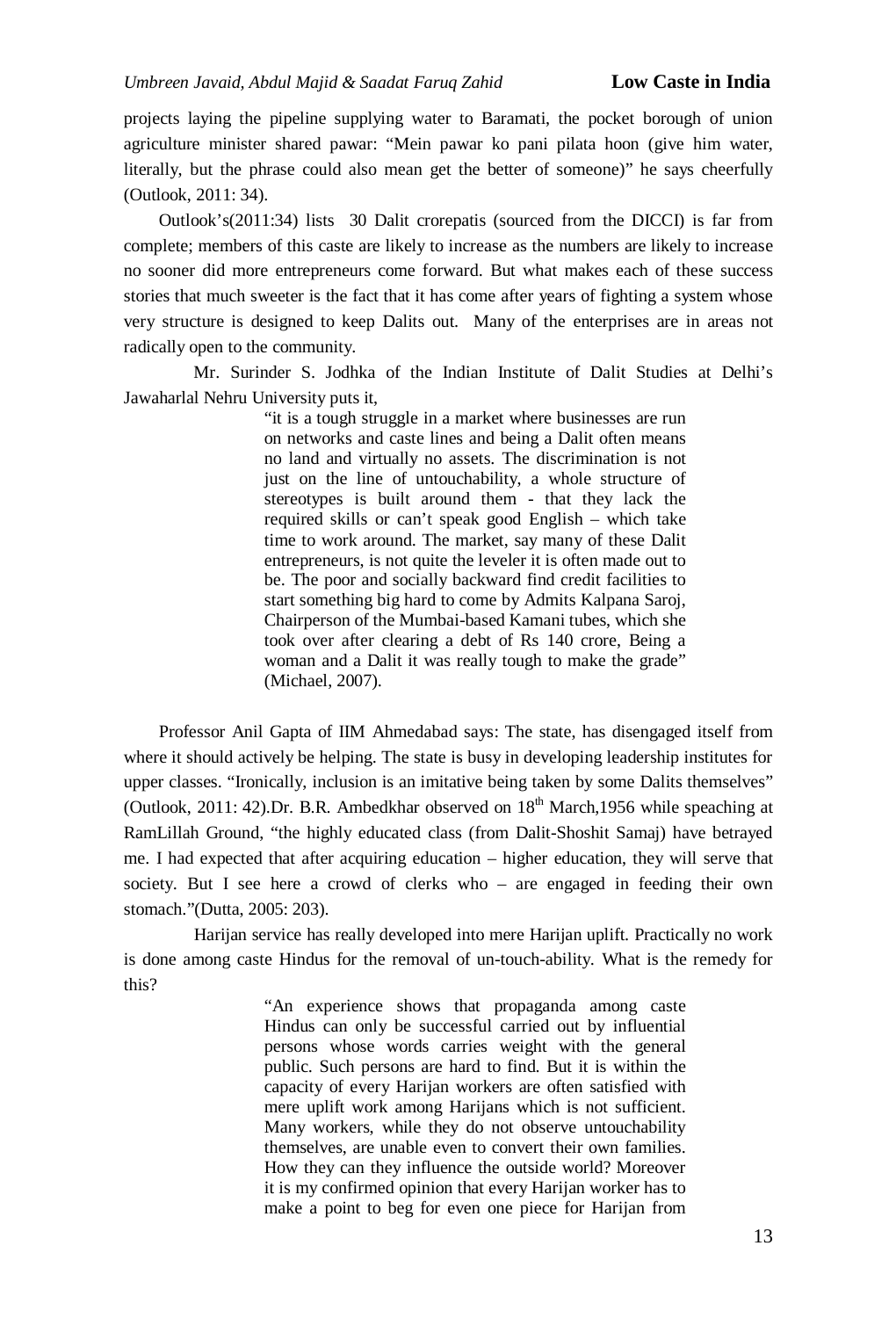those caste Hindus with whom he comes in contact. If all devoted themselves, heart and soul, to this task, very good results would ensure" (Michael, 2007).

A correspondent sends the following questions the answering.

- 1. "In the propaganda against untouchability, should a worker make use of the Hindu Shastras and religious texts to show that Hinduism does not sanction untouchability as we practice it today?
- 2. Should a Harijan evak, even in his private capacity, take part in inter-dining functions?
- 3. Should a Harijan who is employed as a domestic servant sit at meals alongside all the members of the family?" (Dutta, 2005: 97)

The names of most Dalit movements as-Ad-Dharm in Punjab, Adi-Hindu in U.P. and Hyderabad, Adi-Dravida, Adi-Andhra and Adi-Karnataka in South India – indicated a joint claim of being original citizens. This was demonstrated early in Maharashtra, and a pre-Amedkar Dalit leader, Kisan Faguji Bansode (1870-1946), cautioned Hindu friends of his caste in 1909 that: the Aryans you conquered us and give us unbearable harassment. After your conquest, you treated us even worse than slaves and torture us as you desired. Now, Dalits are no more your subjects and have no service relationship with Brahmans, and are not your slaves or serfs "we have had enough of the harassment and torture of the Hindu" (Dutta, 2005: 152).

### **Hinduism as counter-revolution-B.R. Ambedkar**

It must be recognized that there never has been a common "Indian culture, that historically there have been three Indias, Brahmanic India, Buddhist India and Hindu India, each with its own culture … it must be recognized that the history of India before the Muslim invasions is the history of a mortal conflict between Brahmanism and Buddhism" (Dutta, 2005: 159).

# **Hinduism as Feudal Backwardness: The Dalit Panthers**

The present Congress rule is essentially a continuation of the old Hindu Feudalism which kept the Dalits deprived of power, wealth and status for thousands years … the entire state machinery is dominated by the feudal interests, controlled all the wealth and power, who today own most of the agricultural land, industry, economic resources and all other instruments of power … (Dutta, 2005: 177).

Dalit movement generally, an aspect of a world wide "new left" upsurge. Indeed, it was at this time that the term "Dalit" or downtrodden, the 1930's and 1940's Marathi/Hindi translation of this British category of "Depressed Classes", became widespread a militant alternative to the Gandhian term "Harijan" and colourless government "scheduled castes" (Dutta, 2005: 181).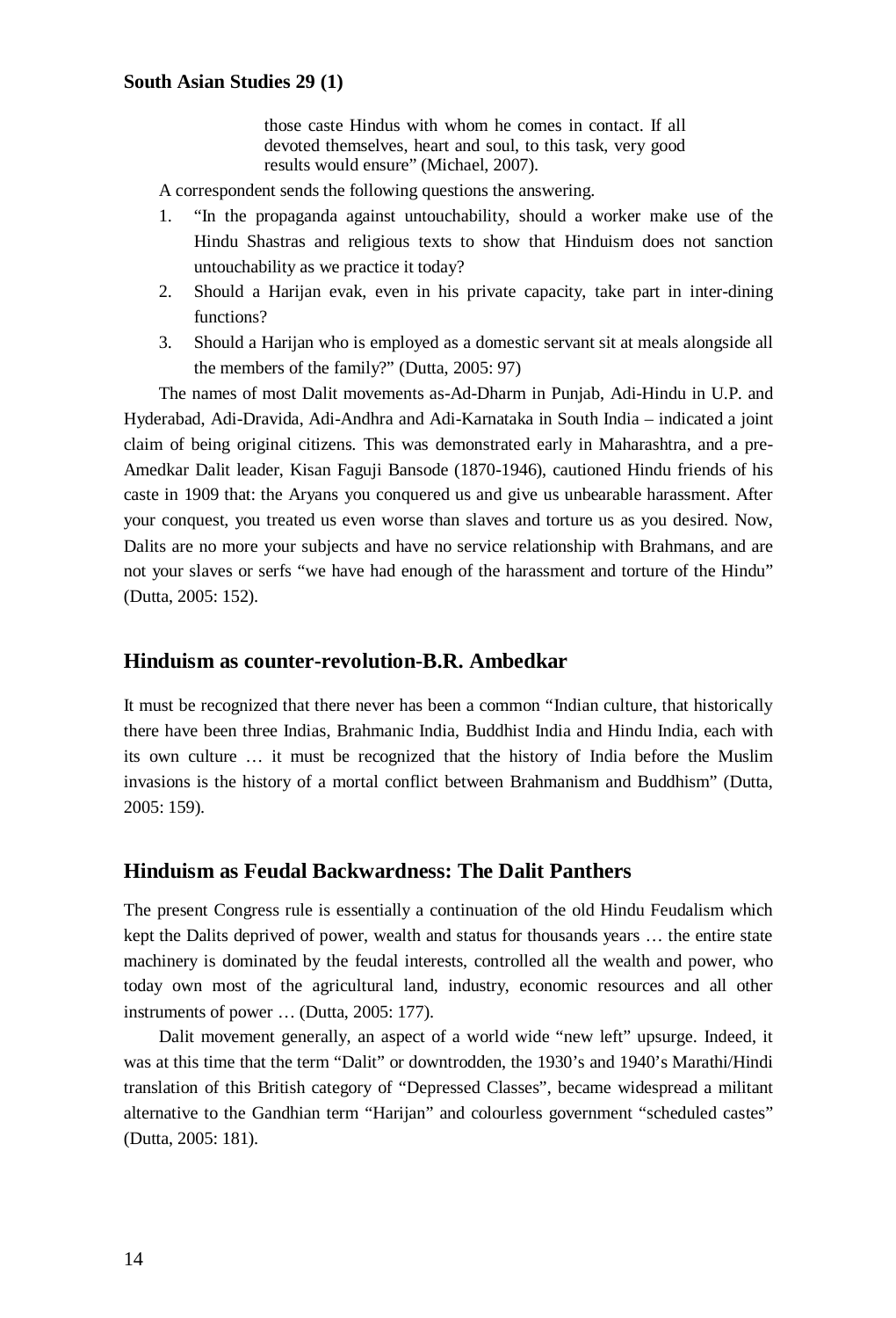# **The Dalit Politics**

The "unique journey" that A. K. Roy had called for seemed to be beginning in the 1970s. Several youth went to the villages, new activists sore from the masses, social turmoil increasing as economic and political pressures mounted, and new voices sore as other lowcaste and oppressed sections joined the Dalits in organizing (Dutta, 2005: 185).

Dalit, is a modern term used for the untouchables. Who have been exploited and subjected to atrocities due to caste system of Indian society. Dalits are targeted even after independence and the constitution of the country guarantees equal rights and privileges meant for all citizens. From countries they have victimized the dalits religiously, socially and economically.

The religious roots of the term Dalit can easily be derived from "the Sanskrit, Dal to crack, to open, and split". Dalit is a Marathi word used for broken, ground down by those who are above them in a thoughtful and dynamic way. Bhimrao Ramji Ambedakr, a well knowned Dalit leader, and the architect of the Indian constitution, said that the word dalit describes the burdened, suppressed and broken victims of Indian caste-ridden society. This term details the outcastes and hated community.

In its findings, jury for the rational public hearing of Dalit Human Rights, held in Chennai, India on April 18-19, 2000, stated:

> "The state, by its inaction, fails to implement all its laws and rules and to take stringent measures and action when dominated castes perpetrate atrocities clearly responsible for the many act of violations of Dalit's human rights by its agents and instrumentalities … Despite thousands of cases filed, the rate of conviction is abysmally low. International jurisprudence, including the UN convention on the elimination of all forms of Racial Discrimination, to which India is party, makes the state responsible for violation of human right even by non-state actors" (Prem Kumar, 2005: 296).

Recognition and poor implementation of SC/ST (POA) is limited to national bodies and it has been observed as by Kumar:

> "The committee is concerned with the continuing discrimination, including evidence suffered by women of the Dalit Community, despite the passage of the scheduled castes and scheduled tribes (Prevention of Atrocities) Act of 1989.Change take time is only yet another delay tactic that change takes times is not an excuse not to implement laws and programmes established to eradicate caste prejudice and discrimination. Yes, change is bound to take time, but how much time is proportional to the political will of the state to implement its laws and the international human rights treaties to which it is party. Implementation of the human rights conventions and covenants also takes times, yet the Indian government has not even begun to follow through on the recommendations of the UN committees" (Kumar, 2005: 296-7).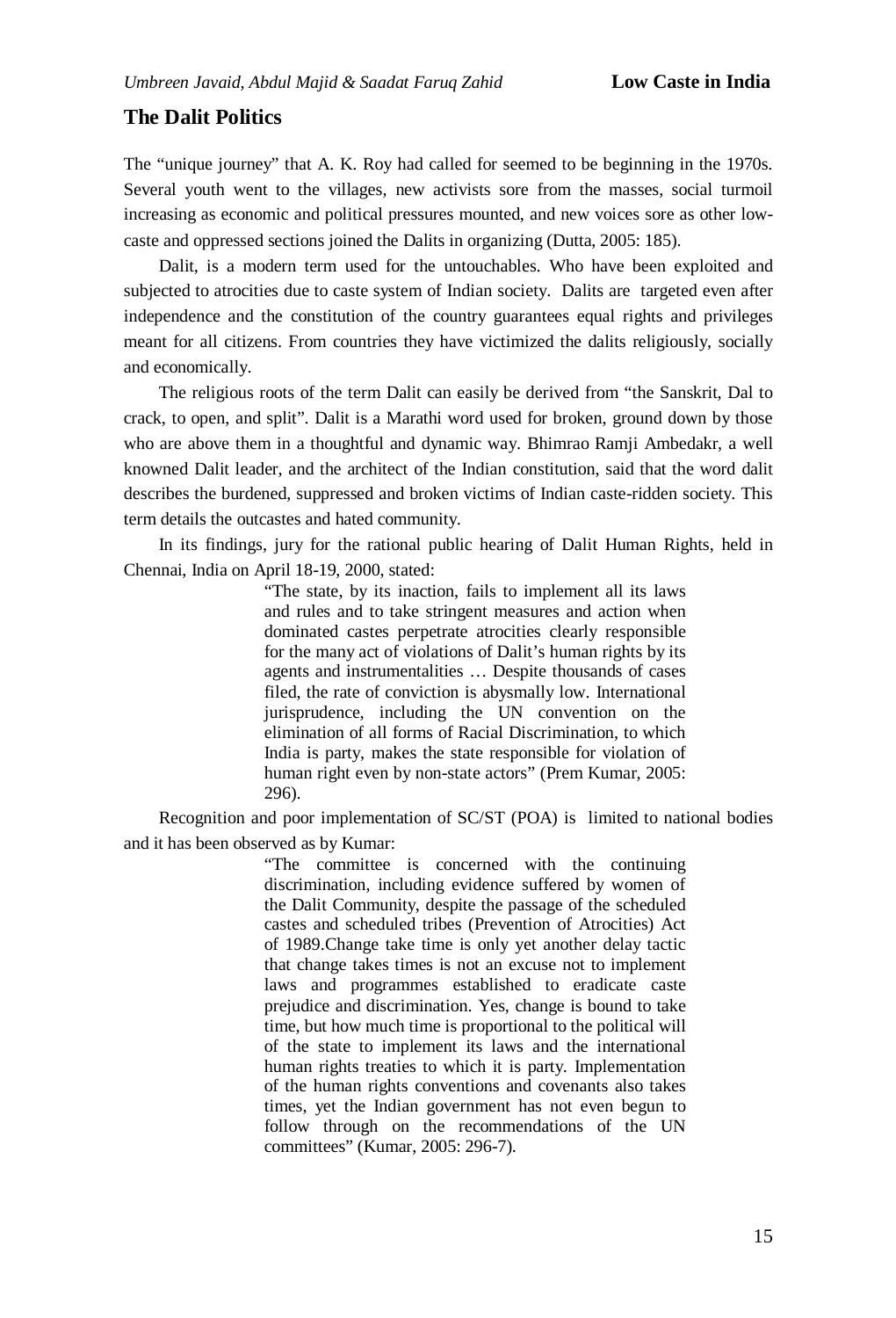#### **Violence against Dalit Women**

As Dalit men migrate to cities in search of jobs, women were left to work as agricultural work in villages. Women were attacked as they were voice-less in feudal arrangements and has no rights. Consequently, caste clashes broke out and Dalit womenwere attacked.

Many of young Dalit men in Andhra Pradesh at the time of cultivating sugarcane were targeted. Only women, children and the elderly were left in the village and the women were particularly targeted sexually. A social worker in the village claimed that there were sexual attempts on many women, but they don't want to talk about it. Many are unmarried or their husbands are away. They revealed fear of the consequences if these things were made public. More than 700 families have to displace after this attack. They took shelter in neighboring villages.

| Source of deprivation   | Type of identity | Nature of oppression         | Patterns of mobilization   |
|-------------------------|------------------|------------------------------|----------------------------|
| Degrading ritual status | Untouchable      | Socio-cultural repression    | Social reform movement     |
|                         |                  |                              | for social equality        |
| Poverty                 | Slave            | <b>Economic Exploitation</b> | Bargaining for betterment  |
|                         |                  |                              | of economic condition      |
| Powerlessness           | Subject          | Political disenfranchisement | Mobilization for political |
|                         |                  |                              | participation              |

**Dalits and Social Discrimination**

**Source:**

**1. Quoted from T. K. Oommen, protest and change: Studies in social movements, Sage, New Delhi, 1990, p. 255.**

**2. Dr. R. M. Sarkar, Dalit in India Past and Present, Serials Publications, New Delhi, India, p. 47.**

"Untouchability, in its basic sense, is out and out in Indian phenomenon, and it has deeply penetrated into the social philosophy of the totalistic Indian life where the privileged sections of the stratified society enjoy the life at the cost of the untouchable section which have been forced to do all sorts of menial and laborious jobs, work as scavengers and sweepers, removers of carcasses of deal animals in the villages and also as the carriers of right soil. Because of this the fate of the untouchables has become miserable and what is important to note that, it is being continued in one form or other through the age" (Kumar, 2005: 15).

The relevance of Dalit education to social, economic, cultural and political development of the individual, family, community hid nation is universal acknowledged. In India Dalit are the last line of job, health, education and sometime even food. So unless Dalit are educated there will be little scope for the socio-economic transformation of the society.

First objective of this study will deal with the analysis of census statistics of education. Discussing the development status of Dalits from different area, it will be better to have a view of education status of scheduled caste in India.

There could not be more astute a step than this. Untouchablility, after all, was an important dimension in the depressed classes, in accessibility to schools. I observed that for the total freedom of India, but the untouchable, battle for the for inclusion was never to play second fiddle to the other demands of the mainstream politics. Dalit thought that the health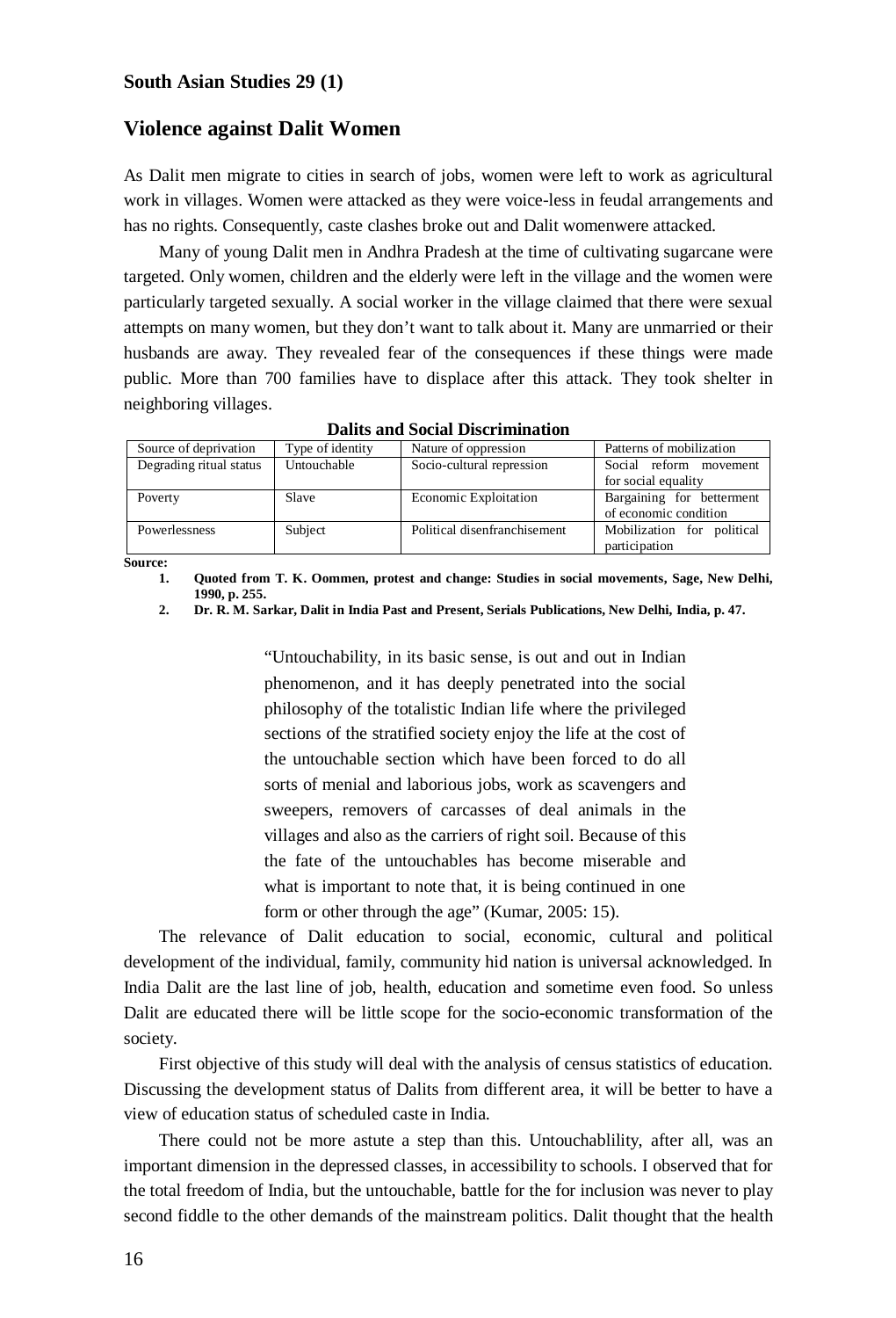education and politics could be used as the twin weapons to fight the social exclusion of the Dalits.

### **Ambedkar's Movement**

Dr. Ambedkar began an agitation by Dalits to draw water from the Chavadar tank at Mahad on the same day. Hitherto reserved for caste Hindus with animals, cows, buffaloes, dogs freely drinking from this tank (Singh, 2005: 19). The Manusmriti was burnt here as a mark of Dalit protest against untouchability (Singh, 2005: 20). The historic speech made by Dr. B. R. Ambedkar on this occasion reminds one of the memorable words from Abraham Lincoln's speech in 1954. "This nation cannot endure as half slave and half free" (Singh, 2005: 20).

# **Social Change**

If prejudice about untouchables is still prevalent in Indian society, to what does India owe existing public policies designed to eradicate Untouchability? Obviously current programmes have not met expectations, but they have made the task easier for untouchables to compete in mainstream Indian society. How is it that a majoritarian democratic system, operating in 'politics of security' that guarantees an often bitter scramble for education and economic opportunities had assured some such opportunities to a severely disadvantaged minority (Singh, 2005: 31).

# **SC/STs made slaves of Hindus**

Alas, today our people, forming over 30% of the country's population, have become not only loyal but free slaves of the ruling Brahminical people (Voice, 2011: 4).

The "reservation", however, give the Brahminsit rulers two powerful tools to enslave our people. Since they are the bosses of the country they took our the job of recruiting our people into education and employment.

- 1. This powerful tool helped the enemy to not only break our backbone but hinduise meaning only break our backbone hinduise (meaning enslave) the entire "educational" SC/STs (Voice, 2011: 4).
- 2. Job reservation for SC/STs can be availed only if you are educated. If you are not educated how can you enter the reserved sector? As the owners of the land, the Brahminists simply denied education to our people. This kept out a major portion of our people, who are poor village dwelling, poor and hence uneducated. Once you have no education, you cannot enter this reserved sector (Voice, 2011: 4).

### **Agents of the Enemy**

Not only these Dalit Babus refused to lead the uneducated, poor Dalits outside the reserved sector but in many cases they served as the agents of the enemy to destroy the little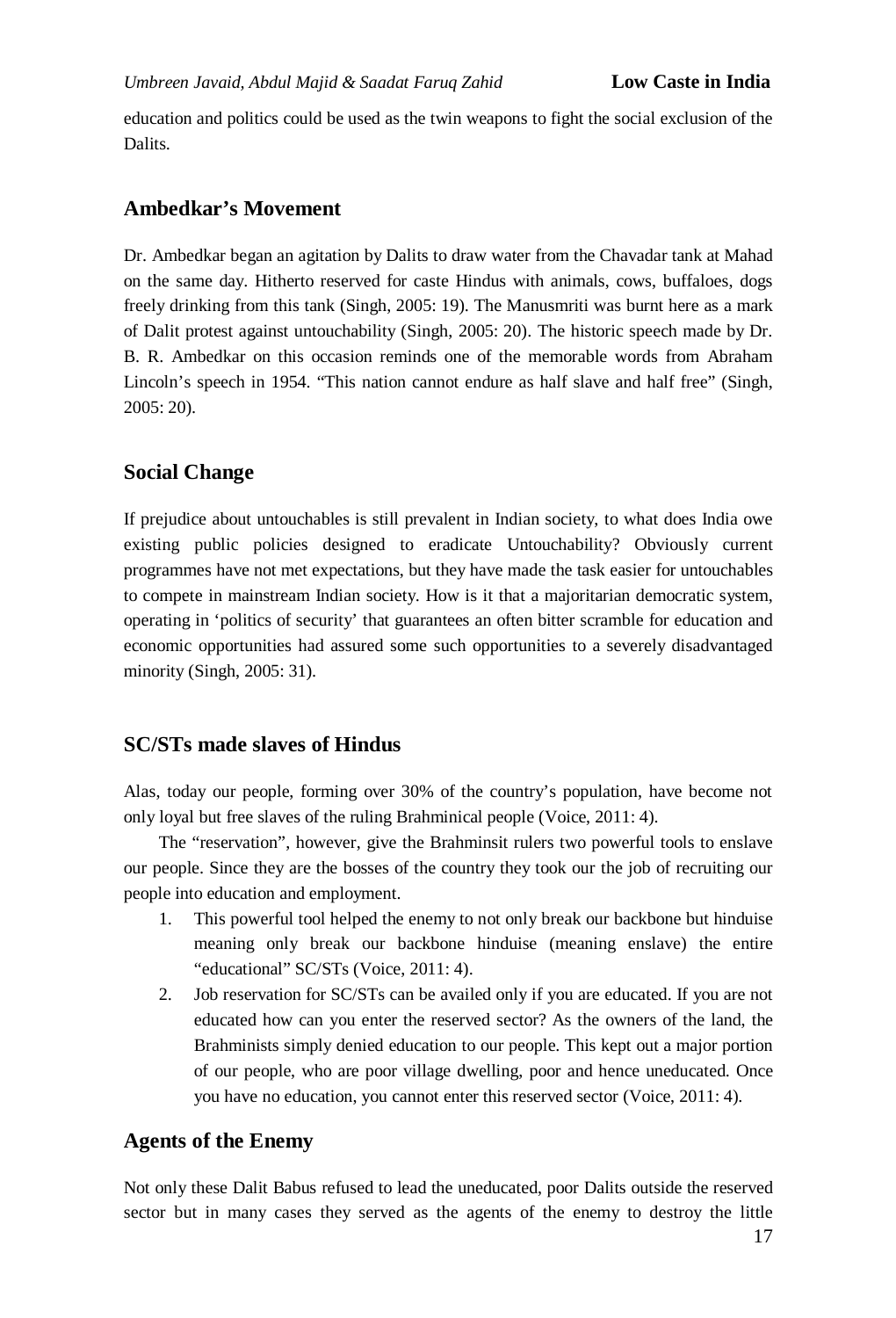remaining Dalit movement. Some Dalits officers write some pathetic heart rending stories of "Dalit exploitation" only when they are in trouble. They remember their community only when they are kicked (Voice, 2011: 4).

# **Human Rights decimated**

Several names of "Dalit capitalists" were published in the Time articles including a famous Dalit sister, Kalpana Saroj, of Bombay. The article says that the emerging small capitalists: "have proved that India now offers enough opportunities, irrespective of caste and creed, to make it in life with hard work" (Voice, 2011: 5).

#### **The Constitutional Safeguards**

In order to safeguard the interest of schedule castes, who suffer from all deprivations, the constitution provided special concessions to enable them to catch up with the rest of the Indian people, in the process of social and economic development (Sarkar, 2006: 252-253).

Under the provision of Article 341 of the Indian Constitution, the president of India, in consultant with the Governor of the state, notifies the schedule of such castes, which are to receive certain benefits including reservations in employment in respect of each state and union territory. The people belong to the castes persons (Chandana, 1989).

Therefore, Upadhayay has rightly considered the term 'scheduled castes' as both a legal and social concept (Updhayay, 1991).

After the independence more systematic attempts have been made by the government to deal with the problems of scheduled castes. They have been provided with special right and privileges and their interests are safeguarded through various provisions made in the constitution. These provisions have been made in the form of (1) protective measures such as prohibition of discrimination, of forced labours and untouchability, (2) welfare measures guaranteeing representation in various categories of public services, in state assemblies and in parliament and (3) development measures, providing grants-in-aid and other facilities for social and economic development. (The constitutional articles relating to protective measures are 15, 16, 17, 19(5), 23, 29 and relating to welfare measures 46, 64, 275, 330, 334, 335, 338 for their explanations and implications see Garg (1970: 134-35) and Dubay and Muthur (1972: 165) (Sarkar, 2006: 252-253).

With changes in their socio-economic status the mobile persons of the scheduled castes, or for the matter person of the any caste or community, develop a new interaction pattern with other of similar socio-economic status. Similarly, the pattern of their interaction with people of their own and other castes of relatively lower socio-economic status may also change. They may even perceive some changes in the behavior pattern of individuals of other castes and communities towards them (Sarkar, 2006: 252-253).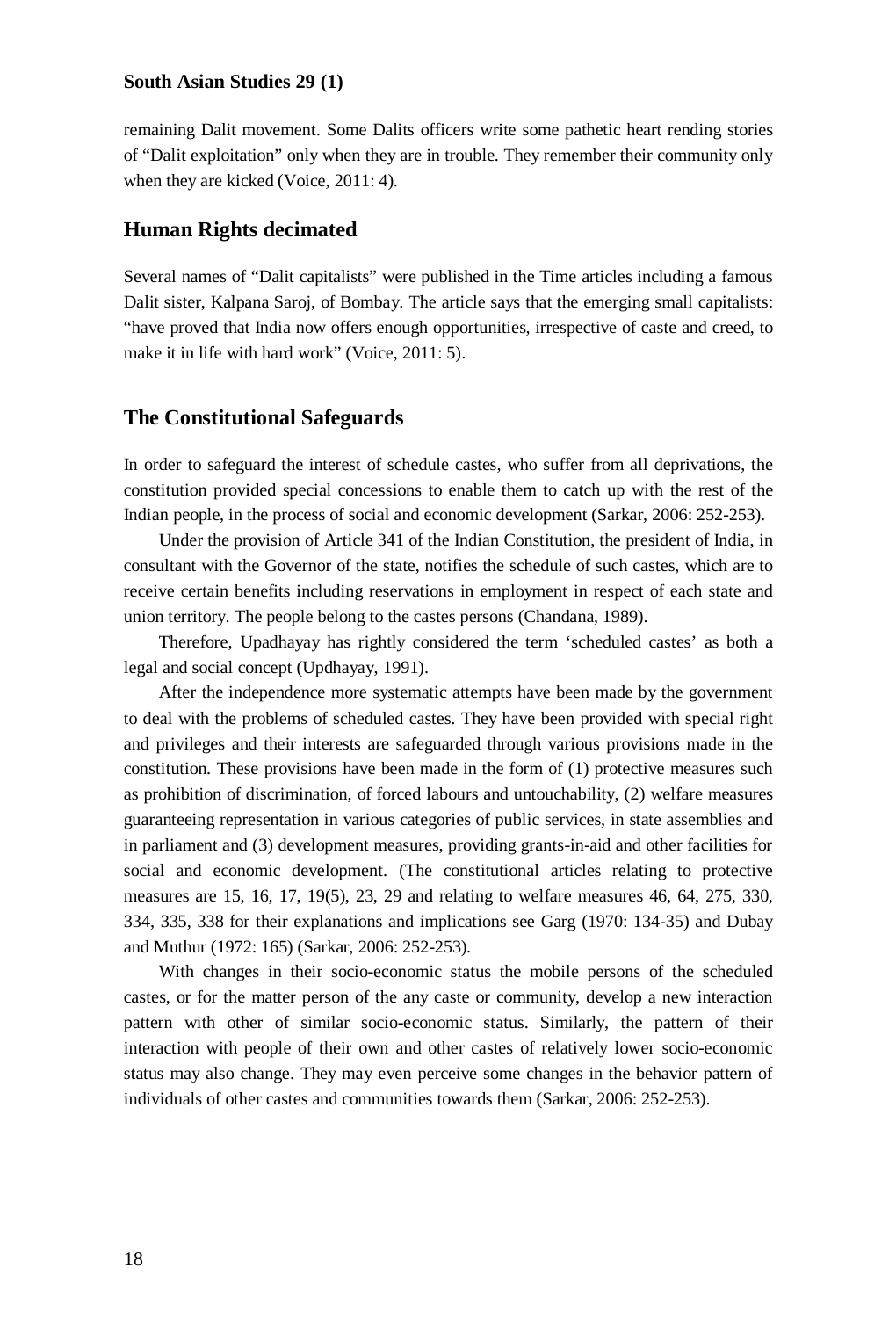### **Untouchable in Schools**

Any obvious practice of untouchability was not observed in the village schools. Children of all the castes were sitting together and there was no caste distinction in the sitting arrangement of the students, or in the source of drinking water in the schools. However, discussion with the lower caste children indicated that, although the adolescents of all castes interacted with each other without any hesitation, yet the upper caste children prefer to choose or make close friends or pals from their own caste group only. Likewise, the scheduled caste children tend to have closer relations with the children of their own caste. It was also revealed that upper caste students prefer to sit with their own caste friends in the class and particularly while eating food during the break time in the school, they avoid sitting together with Scs (Sarkar, 2006: 252-253)."

### **Measures**

A face sheet was developed inquiring about socio-personal variables like age, gender, parental age, education and occupation and number of children in the family. Parental education was accounted by number of years spent in school or college. Material employment was taken as a dichotomous variable only and was coded as, matter employed  $= 1$ , mother not employed  $= 0$ . Father's occupation was coded on the basis of status of occupation i.e. unemployed = 1; Labour/semi-skilled worker = 2; Self-employment or Skilled worker = 3, Servcie = 4; Own cultivation = 5; Miclaer family = 6; Joint family = 7 (Sarkar, 2006: 99)."

> "Untouchability, in its basic sense, is out and out an Indian phenomenon, and its has deeply penetrated into the social philosophy of the totalistic Indian life where the privileged sections of the stratified society enjoy the life at the cost of the untouchable sections which have been forced to do all sorts of menial and labourious jobs, work as scavengers and sweepers, removers of carcasses of dead animals in the villages and also as the carriers of night soil. Because of this the fate of the untouchables has become miserable and what is important to note that, it is being continued in one form or other through the age" (Sarkar, 2006: 15).

Our upper caste rulers brag about India's "robust democracy", citing the regular elections they hold India assemblies. And the oppressed victims of the upper caste rule are made to think that regular elections are the proof of democracy (Dalit Voice, June 2011: 3). Democracy does not mean holding regular elections, democracy must assure socioeconomic political liberty and their human rights. That is the meaning of election. India has only elections after elections – each reinforcing the rule of the upper caste (15%) oppressors (Voice, 2011: 3).

Change of a ruling political party will not lead to any change in the socio-economic condition of the people. We had hundreds of such elections since "independence" but every election has only strengthened the rule of the upper caste oppressors. Well entrenched the rule of the upper castes are in full control of all political parties, including the communist parties. Hence a change of government after an election means just a change of name to the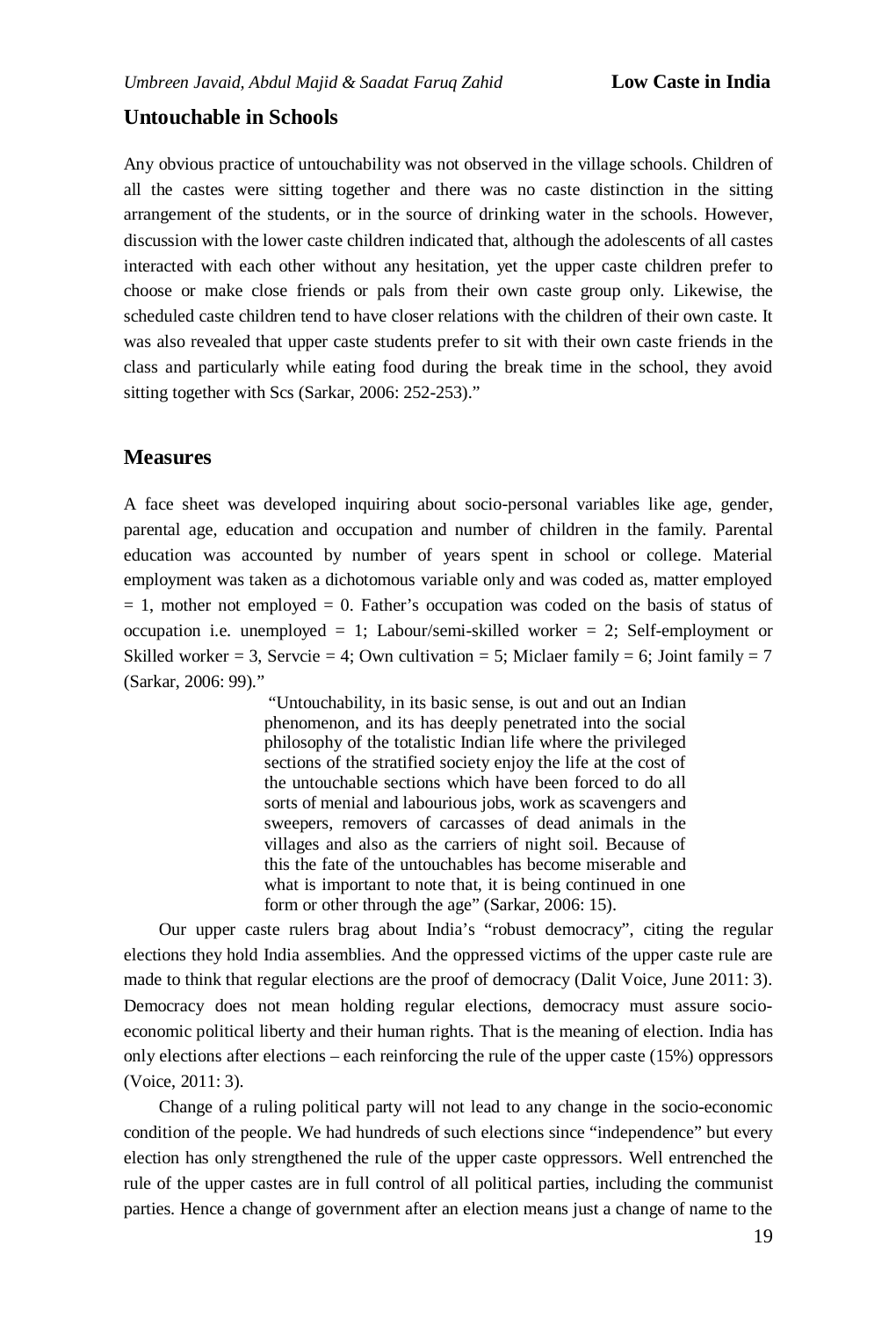oppressed (85%) but the core content of the ruling upper castes remain the same (Voice, 2011: 3).

Once again the oppressed (85%) constituting the SC/ST/BC's plus the religious minorities are taken for a ride and derived. The "change" brought about in the elections will not "change" the lives of the oppressed (Voice, 2011: 3).

It is our considered opinion that there is no ideological difference between any "national" political party. The Manuwadi communists who are drubbed and dumped into the Bay of Bengal, are the worst enemies of the Bangali Dalit, OBC, Muslims. Thank god, 34 years of uninterrupted fake Marxist rule is over (Voice, 2011: 3).

Our support is always these for all Dalits demands. But the 1932 Round Table Conference Resolution did not demand "home land" for Dalits. It was separate electorate for Dalits against which M. K. Gandhi went on fast and forced Dr. Ambedkar to withdraw it. This was way back in 1932. Following "independence" and the upper caste rule so oppressive, can you ever dream of "homeland"? Dalit are so much Hinduvised, divided and deprived you cannot even dream of it – Editor (Voice, 2011: 16).

# **Dalit – Jat Sikh divide in Punjab growing**

In Punjab two castes are working on a war footing chamars are spreading their Ravidas religion. Over 15,000 religious text, AMRIT BANI, have been distributed. Jat are opposing this. Only Jat Sikh's are making organizing the programme on June 5, 2011 named (GHALLUGHARA) Genocide day of Sikhs. They do it on June 5 every year since 1985. The 1984 'operation blue star' took place and thousands of innocent Sikhs were killed by the Brahminical army at Golden Temple. In the history, this was the third attempt to destroy the Sikh religion. Two attempts were made during the Muslim rule that made Sikh and Muslims bitter enemies. Now the amenity between Jat Sikhs and Chamars are increasing day after day. If this is not stopped the result will be too dangerous. Leadership of each and every community has been taken over by the Babas (religious monks) in Punjab, whether it is Jats, Chamars, Churas and other castes. Baba Ranjit Singh Dhandrian Wala is growing very fast in Punjab and Jat Sikhs are calling him second Sant Jarnail Singh Bhindra Wale. He speaks like him and has the same voice. He is a young man of 30-35 years. You can hear him on youtube. Surinder Das Bawa is also growing very popular among the chamars due to leading Ravidas religion. "Political leadership of every party is bowing before these two Saints, Basas (Dalit Voice, June 2011: 17)". Community had this amenity, if, unchecked can prove dangerous for society in general and for leader specially.

### **Conclusions**

The above discussions shows the actual face of communal division of India, the biggest democracy of the World. This type discriminatory approach threaten Indian democracy and social stability. If the Muslims of India, other minorities and the Dalits jointly start a struggle for their rights. The current Indian political and social order will run into serious trouble. The Indian constitution and universal human rights demand that all Indian,